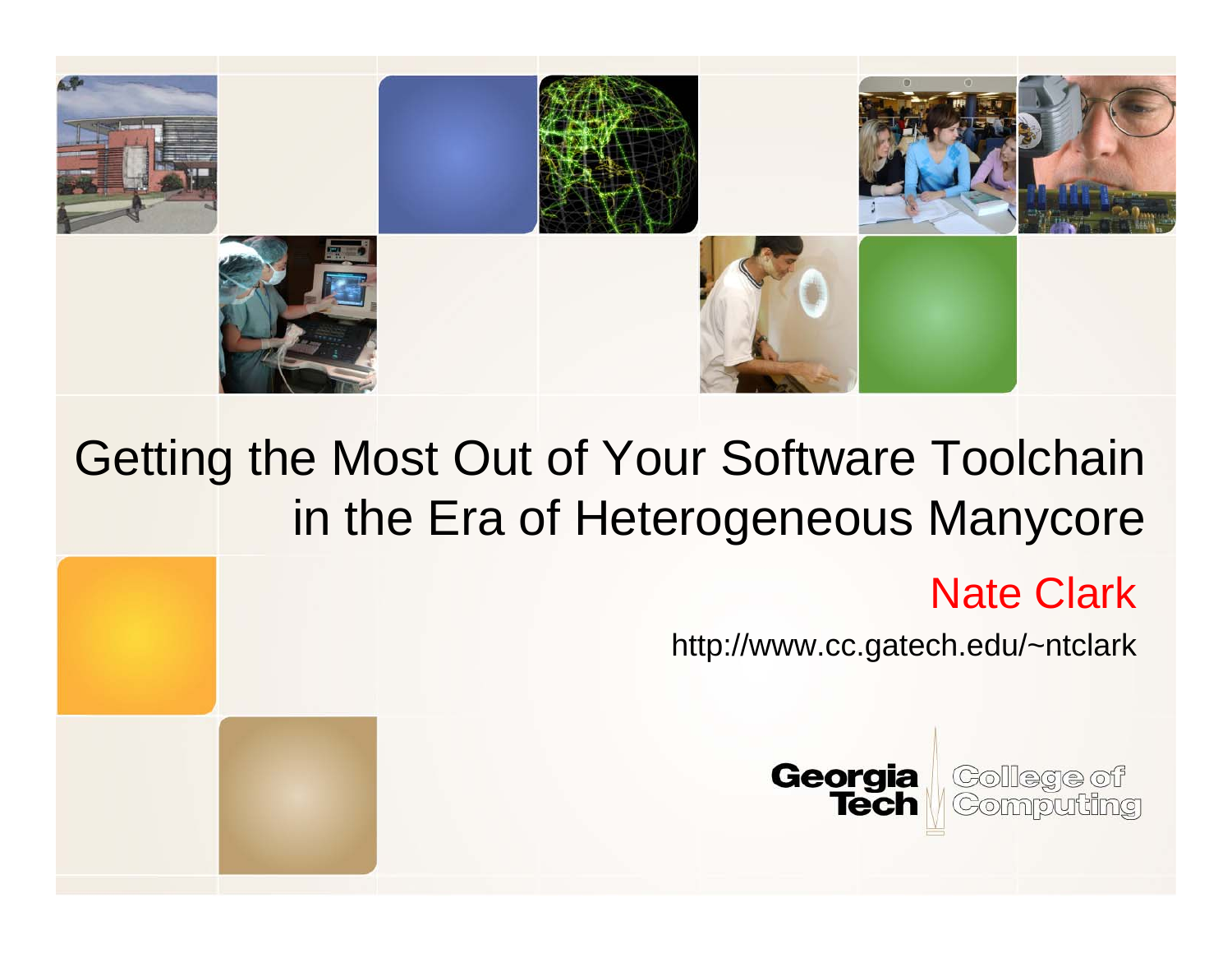

# Computational Efficiency

- New applications become possible – Old applications get cheaper
	- (no matter where they're executing)
- Physics  $\rightarrow$  parallelism and heterogeneity

• More efficiency means software change

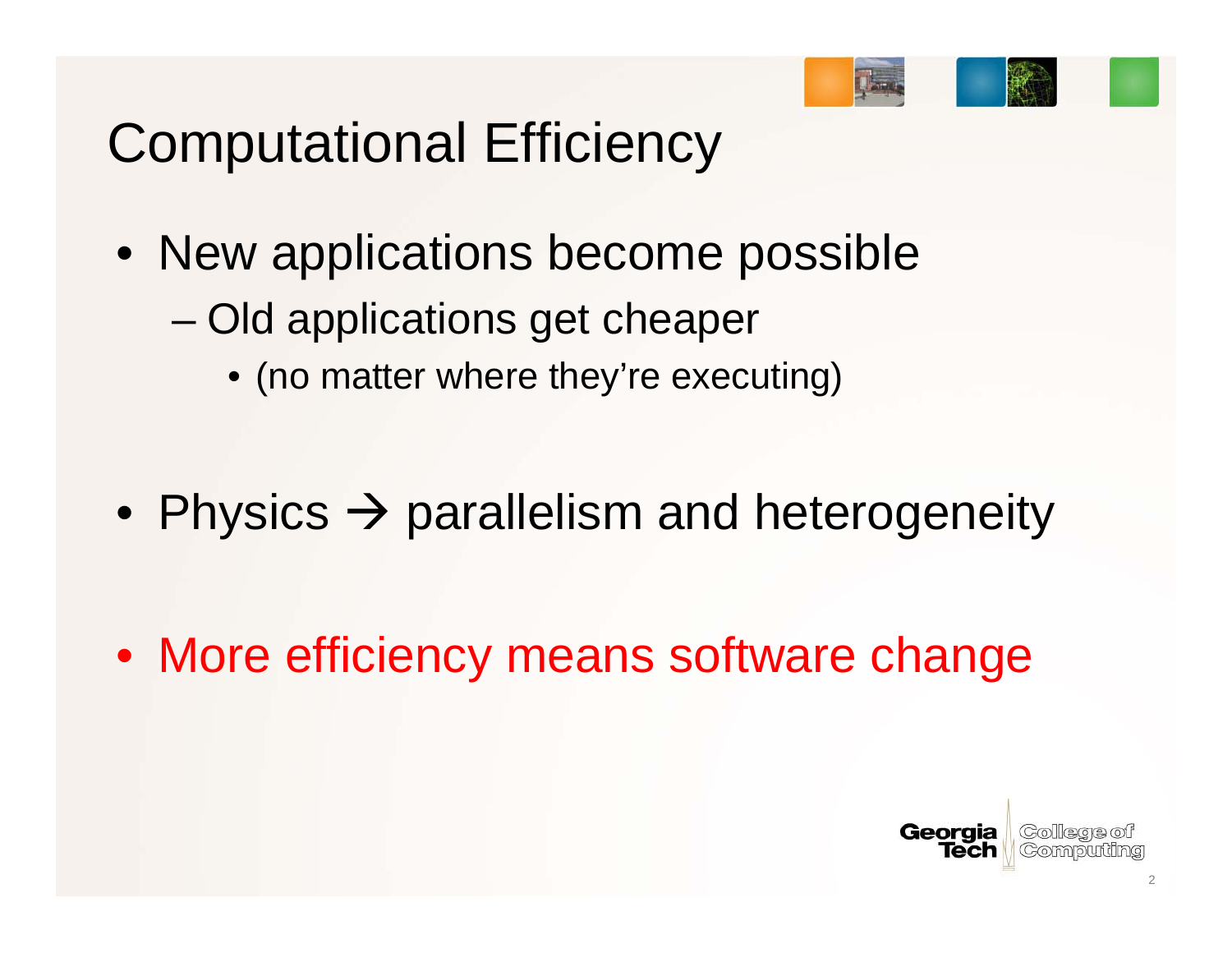

#### Economics of Software Change



New applications drive system sales

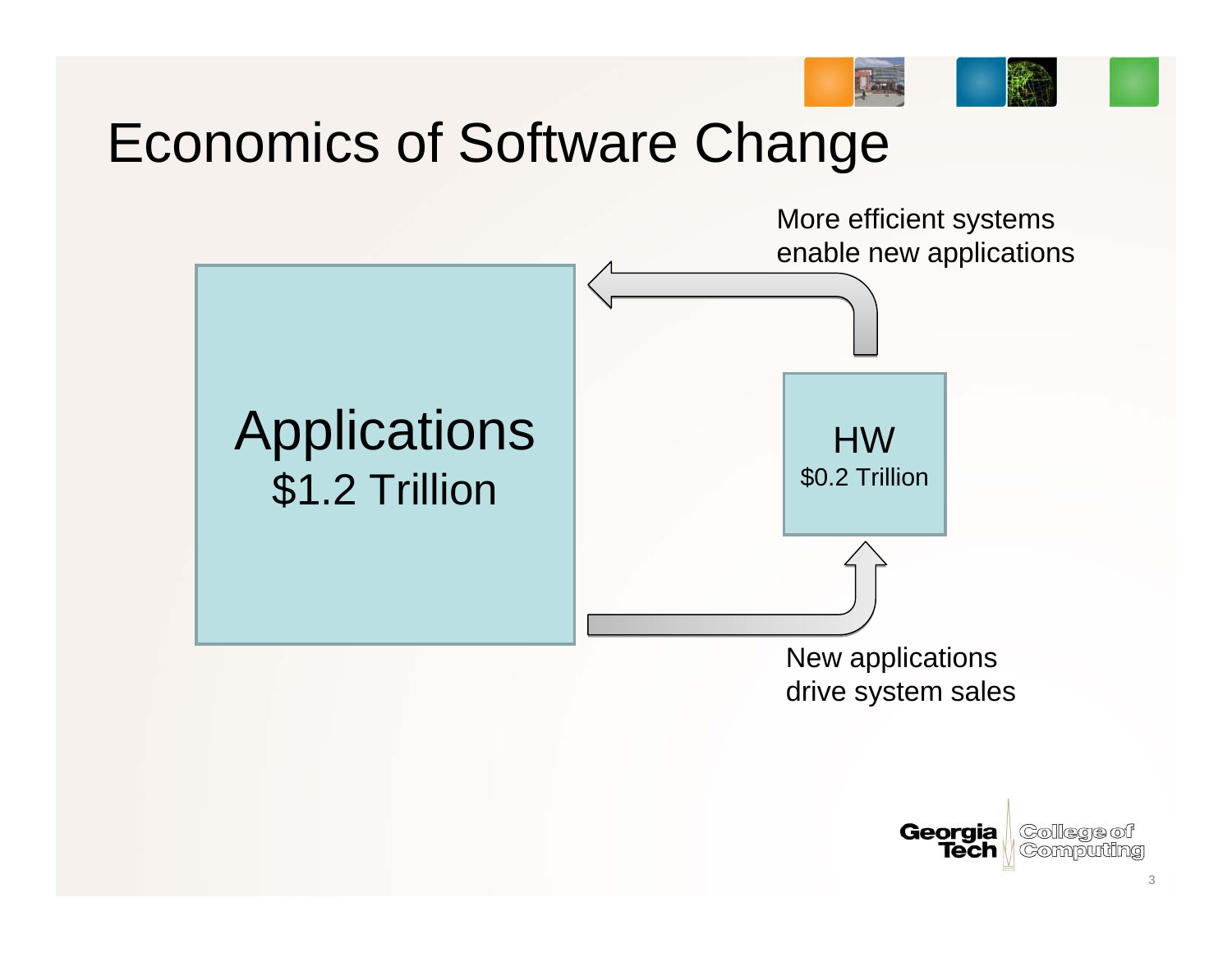

### How To Maintain Application Growth Rate

- Automate as much as possible
	- Tools to leverage parallelism/accelerators
	- Developer assistance when automation fails

- 2 Techniques
	- Dynamic program adaptation
	- Synthesizing higher-level semantics

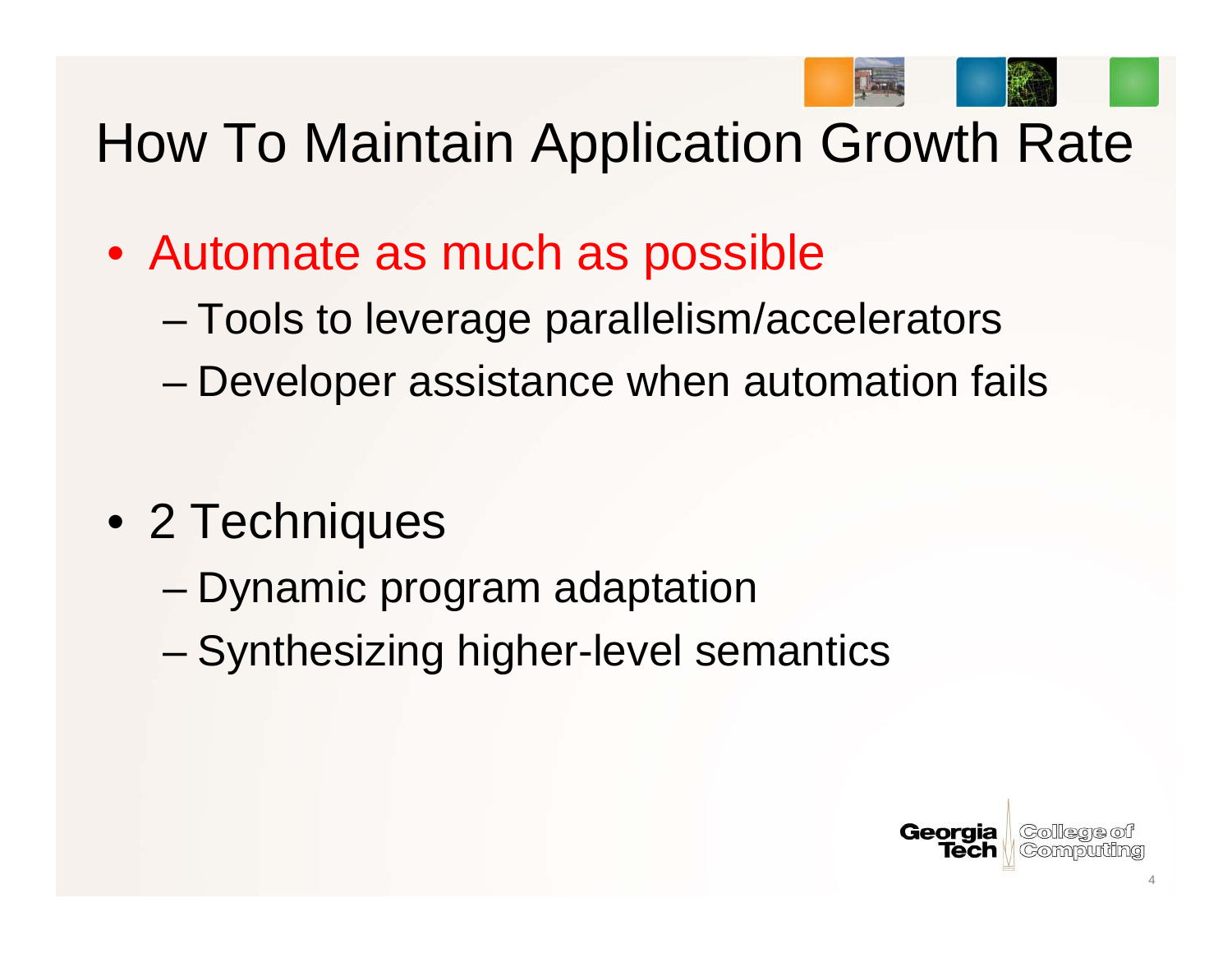

# Why Dynamic Adaptation?

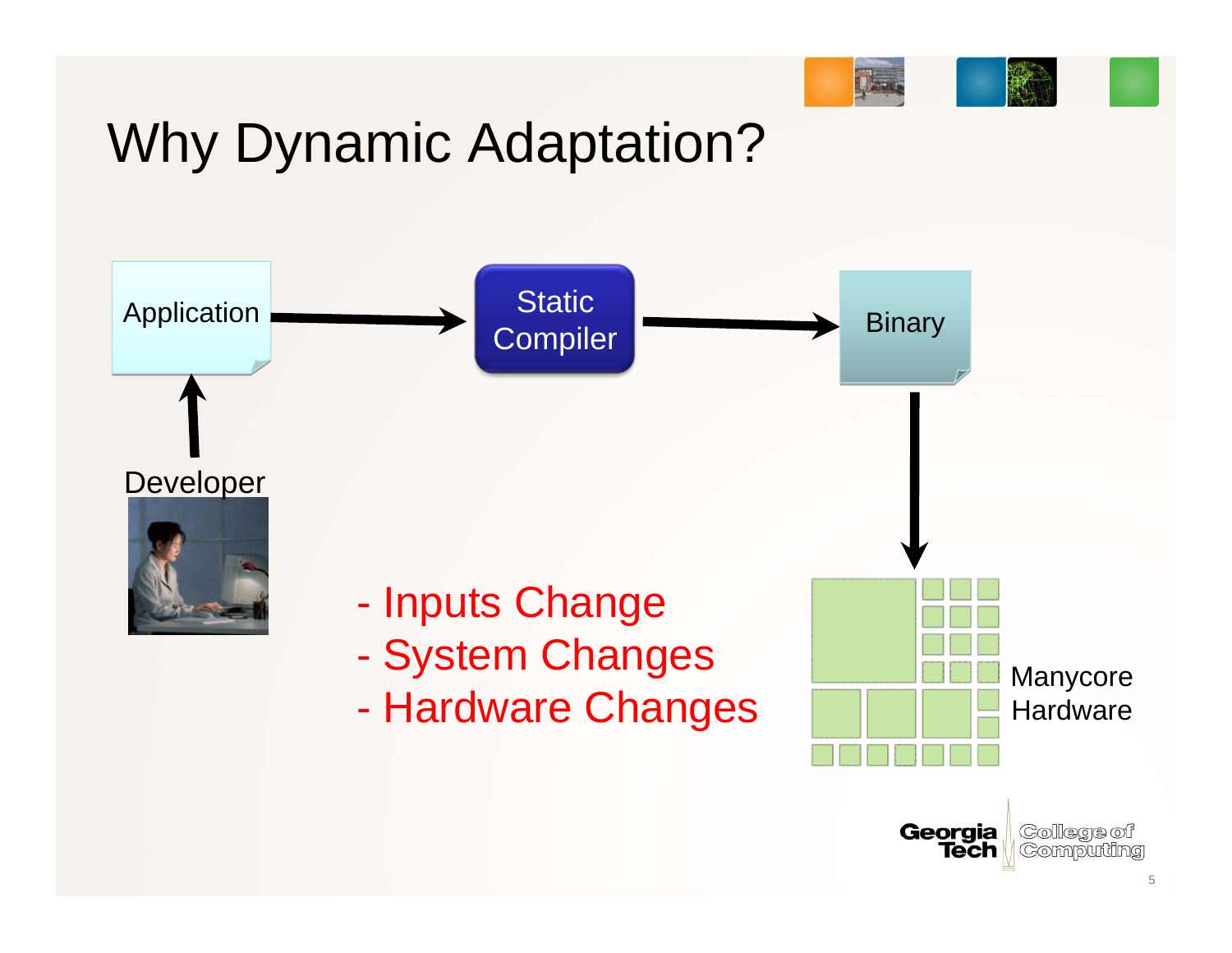

#### Proposed System and Challenges

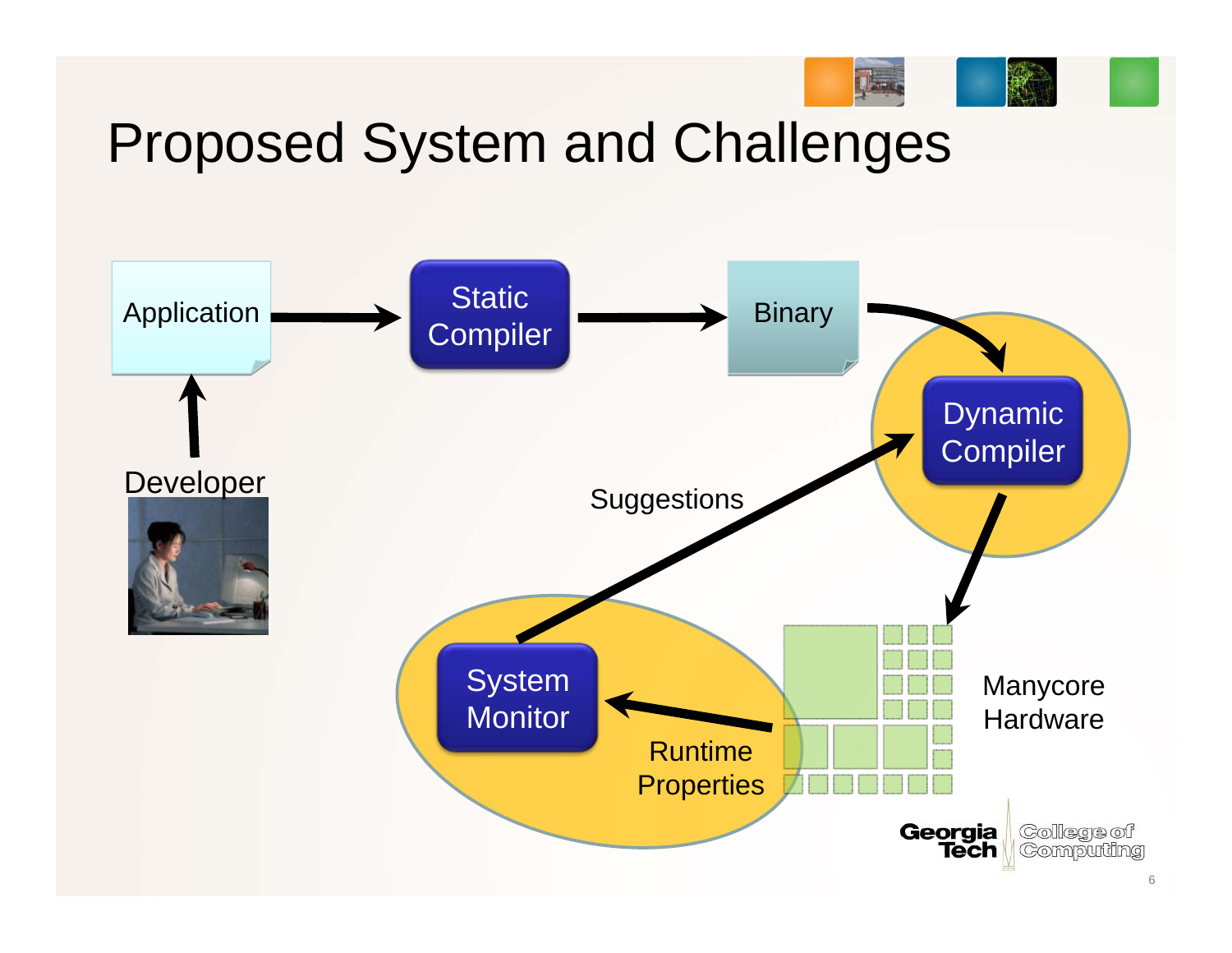

### Preliminary Results



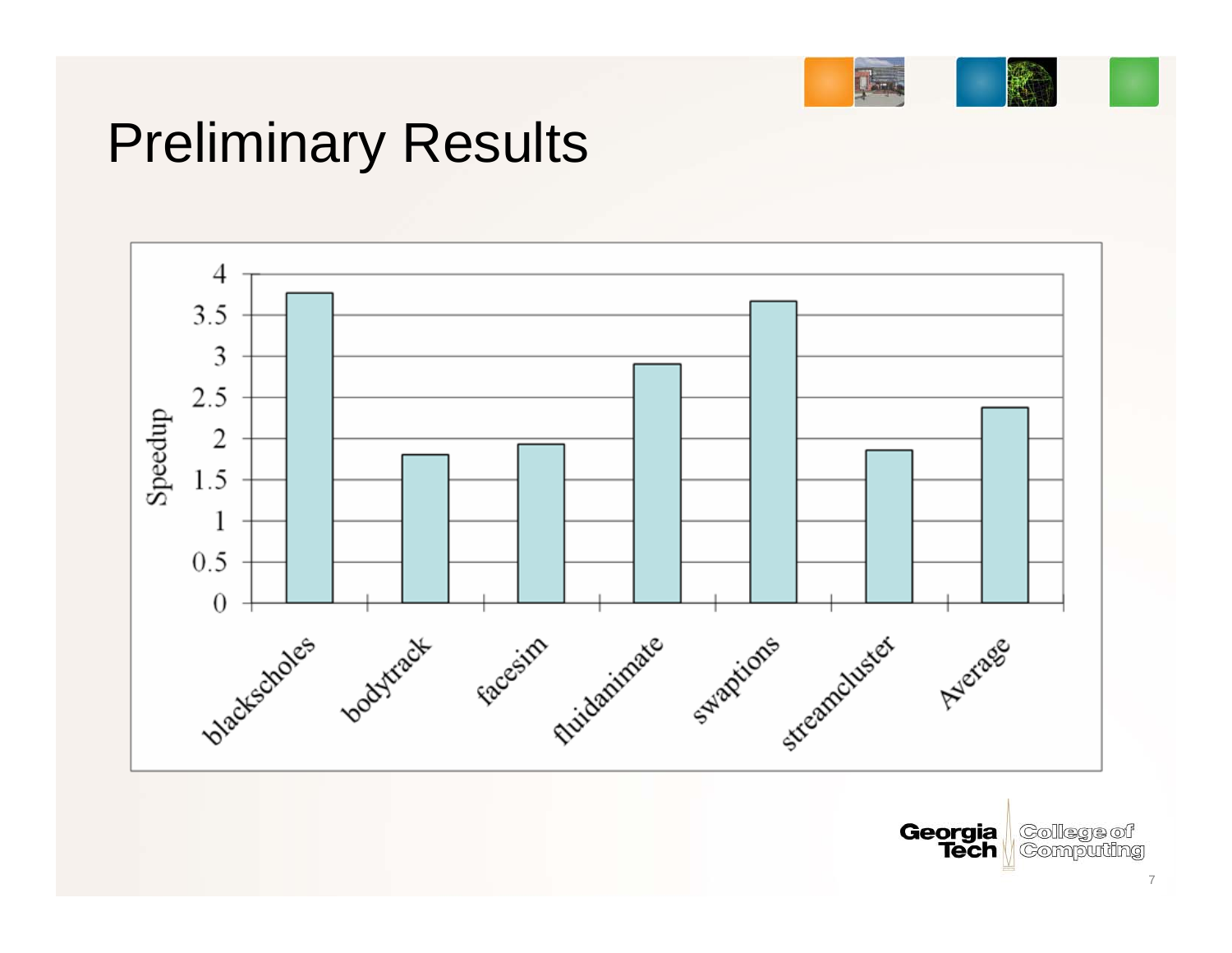

#### Synthesizing Higher Level Semantics

• **"**Decades of automatic parallelization work has been a failure…" – James Larus

• Why?

• What can humans do that machines can't?

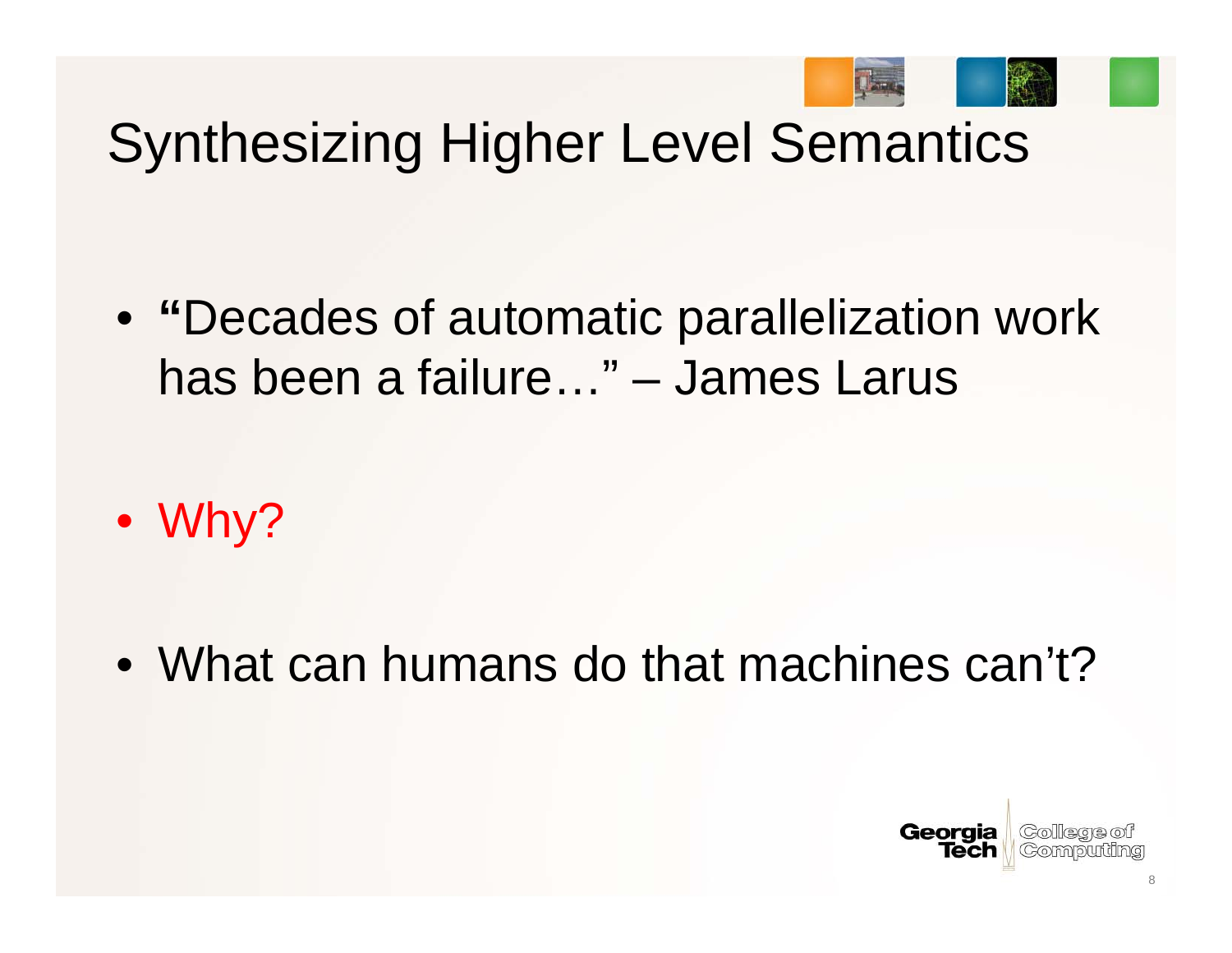

### Example: Identifying Data Structures

- Data structures often limit parallelism
	- Traditional program analysis looks at LD/ST
		- Misses the high-level meaning



#### **Output**

You used a Linked List.Switching to a Vector would:

- save X bytes of memory
- save Y memory allocations
- enable the compiler to automatically parallelize the critical loop

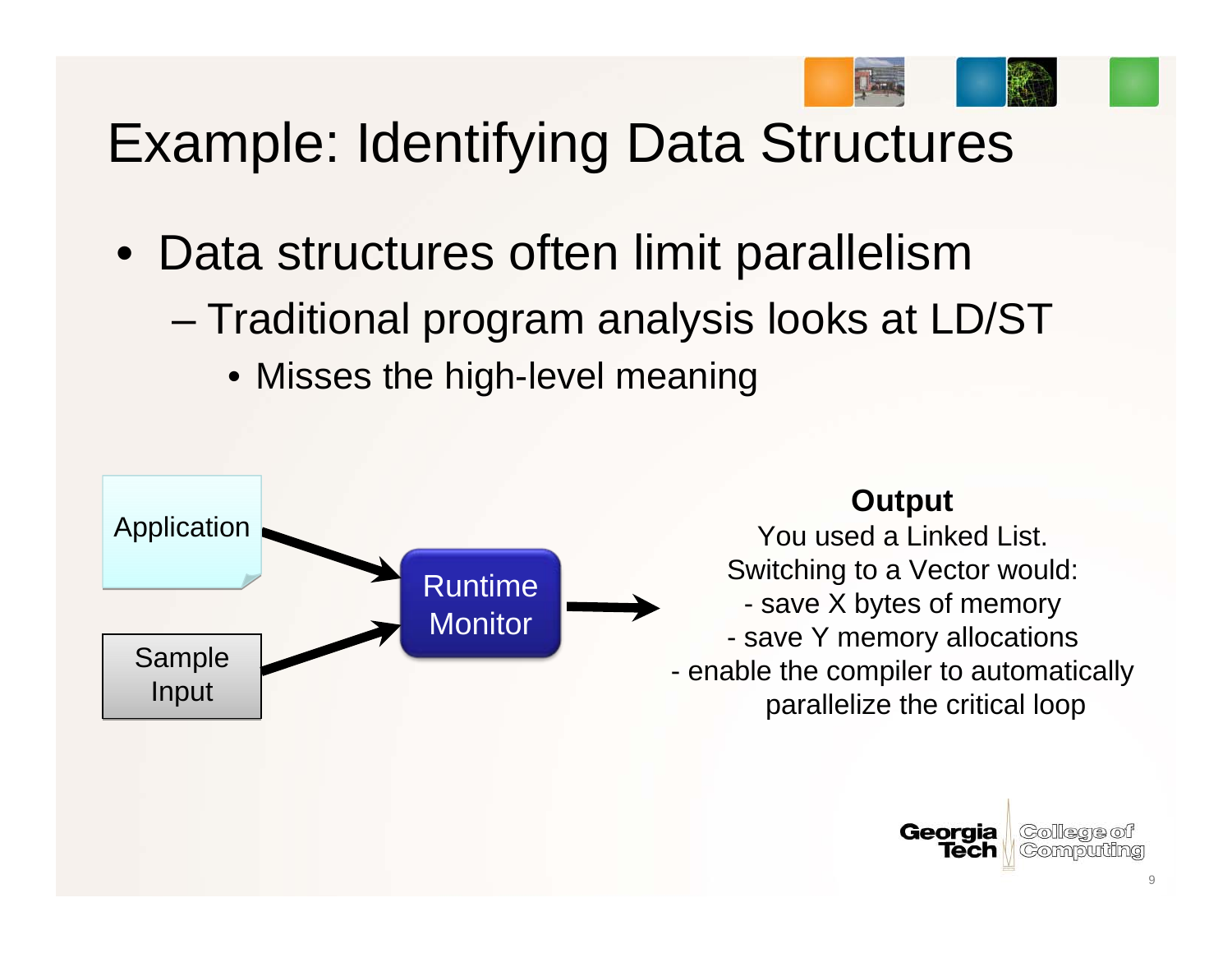

Georgia

Tech

### How To Identify Data Structures

• Monitor memory allocation/accesses – Identify invariants on that graph



- Open questions
	- Modeling (again)
	- Other high-level properties to identify?

(Collegge of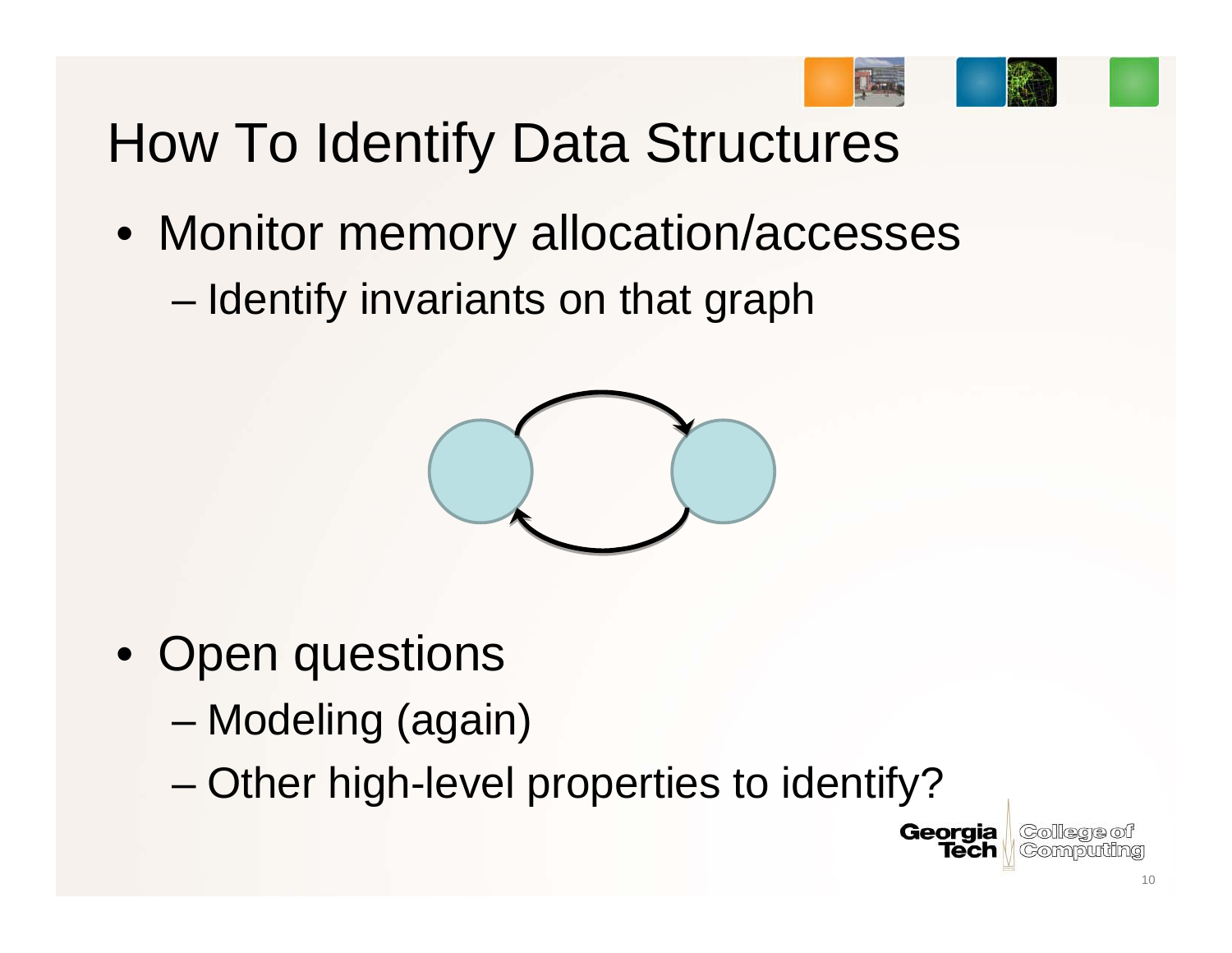# Putting It All Together